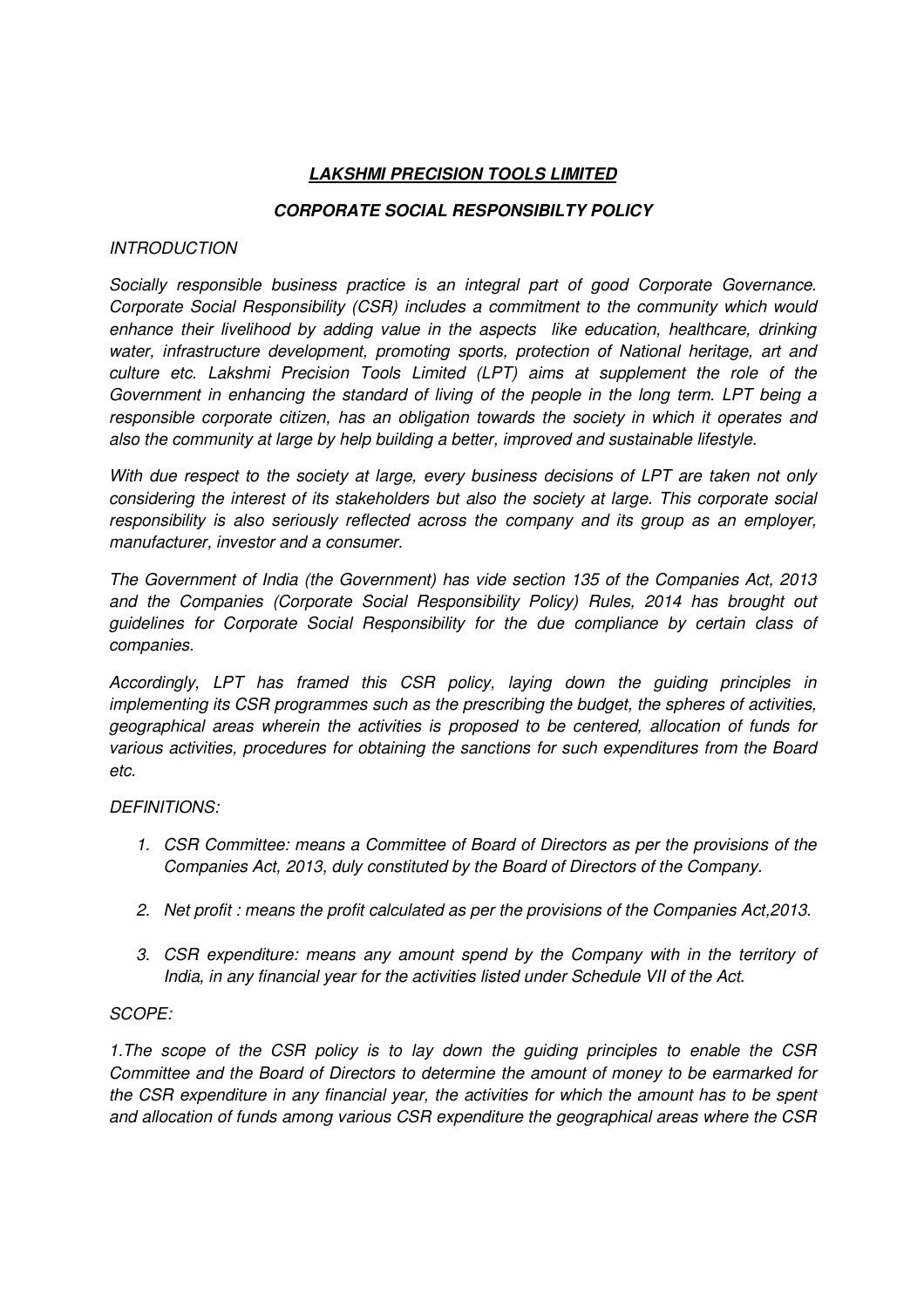activities are to be undertaken, priority for certain CSR activities over other CSR activities, timings of the expenditure, periodicity of reporting.

## CSR ACTIVITIES TO BE COVERED

The nature of CSR activity to be undertaken shall be one or more of the activities specified by the activities specified under the Schedule VII of the Companies Act, 2013. The CSR committee may recommend to the company the nature of the CSR activity to be undertaken for each year. The committee is at liberty to identify the activities based on the needs of the society. The Administration Department / Public Relations Department / Unit Heads of the Company, may submit to the Chairperson of the CSR Committee the nature of CSR activities to be pursued from time to time based on the requirements of the area in which the factories / establishments of the Company are situated.

### PERMITTED CSR ACTIVITIES

- (i) Eradicating hunger, poverty and malnutrition, promoting healthcare including preventive healthcare and sanitation including contribution to the swach Bharat Kosh set-up by the Central Government for the promotion of sanitation and making available safe drinking water;
- (ii) Promoting education, including special education and employment enhancing vocation skills specially among children, women, elderly, and the differently abled and livelihood enhancement projects;
- (iii) Promoting gender equality, empowering women, setting up homes and hostels for women and orphans; setting up old age homes, day care centres and such other facilities for senior citizens and measures for reducing inequalities faced by socially and economically backward groups;
- (iv) Ensuring environmental sustainability, ecological balance, protection of flora and fauna, animal welfare, agroforestry, conservation of natural resources and maintaining quality of soil, air and water including contribution to the Clean Ganga Fund set-up by the Central Government for rejuvenation of river Ganga;
- (v) Protection of national heritage, art and culture including restoration of buildings and sites of historical importance and works of art; setting up public libraries; promotion and development of traditional arts and handicrafts;
- (vi) Measures for the benefit of armed forces veterans, war widows and their dependents;
- (vii) Training to promote rural sports, nationally recognized sports, para-olympic sports and Olympic sports;
- (viii) Contribution to the Prime Minister's National Relief Fund or any other fund set up by the Central Government for socio-economic development and relief and welfare of the Scheduled Castes, the Scheduled Tribes, other backward classes, minorities and women;
- (ix) Contributions or funds provided to technology incubators located within academic institutions which are approved by the Central Government;
- (x) Rural development projects.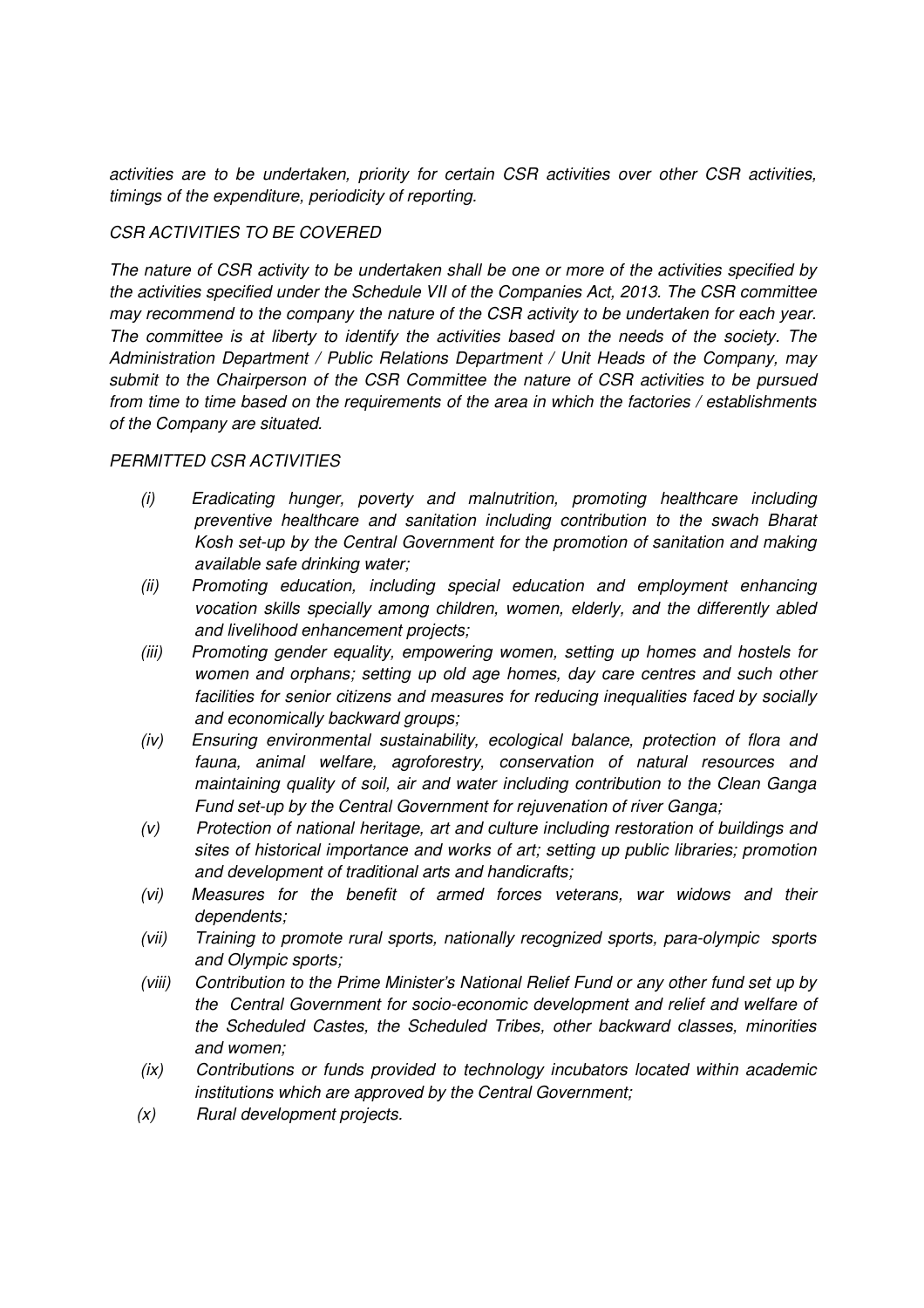### (xi) Slum area development.

### GEOGRAPHICAL AREA

The Company may undertake CSR activities anywhere in India, however preference may be accorded for the geographical locations (district, city / town or village) where the Company's operations are located.

### AMOUNT TO BE SPENT

During every financial year the CSR Committee shall arrange to spend for the specified CSR activities, an amount which is not less than 2 % of the average net profits of the immediately preceding three financial years. However in any financial year, for any reasons, the company is unable to spent an amount as stated above, shall provide suitable explanation stating the reasons therefor to the Board of Directors and the Board shall include the same in the Directors ' Report of the Company.

### CSR EXPENDITURE BUDGET

The management shall draw CSR expenditure Budget for every financial year and submit to the CSR committee for recommendation. The budget shall provide details as to activity wise expenditure and the time of expenditure spread over the financial year. The CSR Committee after deliberations may recommend to with or without modification to the Board of Directors for approval at its first meeting to be held in each financial year. Then the company shall allocate funds as per the Board's approval.

#### METHOD OF CSR EXPENDITURE

The Company may undertake the CSR activities directly by itself or by contributing to external agencies like established Charitable Trusts of long standing reputation or partly by itself and partly through such Trusts as may be recommended by the CSR Committee and approved by the Board.

Where contributions are made to an external Trust, the company shall obtain a Fund Utilization Certificate duly certified by an auditor and submitted to the CSR Committee.

#### MONITORING CSR ACTIVITIES

The CSR Committee shall meet at reasonable intervals and review the progress on the CSR activities .The Committee shall take steps to check whether the activities are progressing as per guidelines of the CSR policy and the statutory requirements and shall initiate corrective actions where there is any deviations.